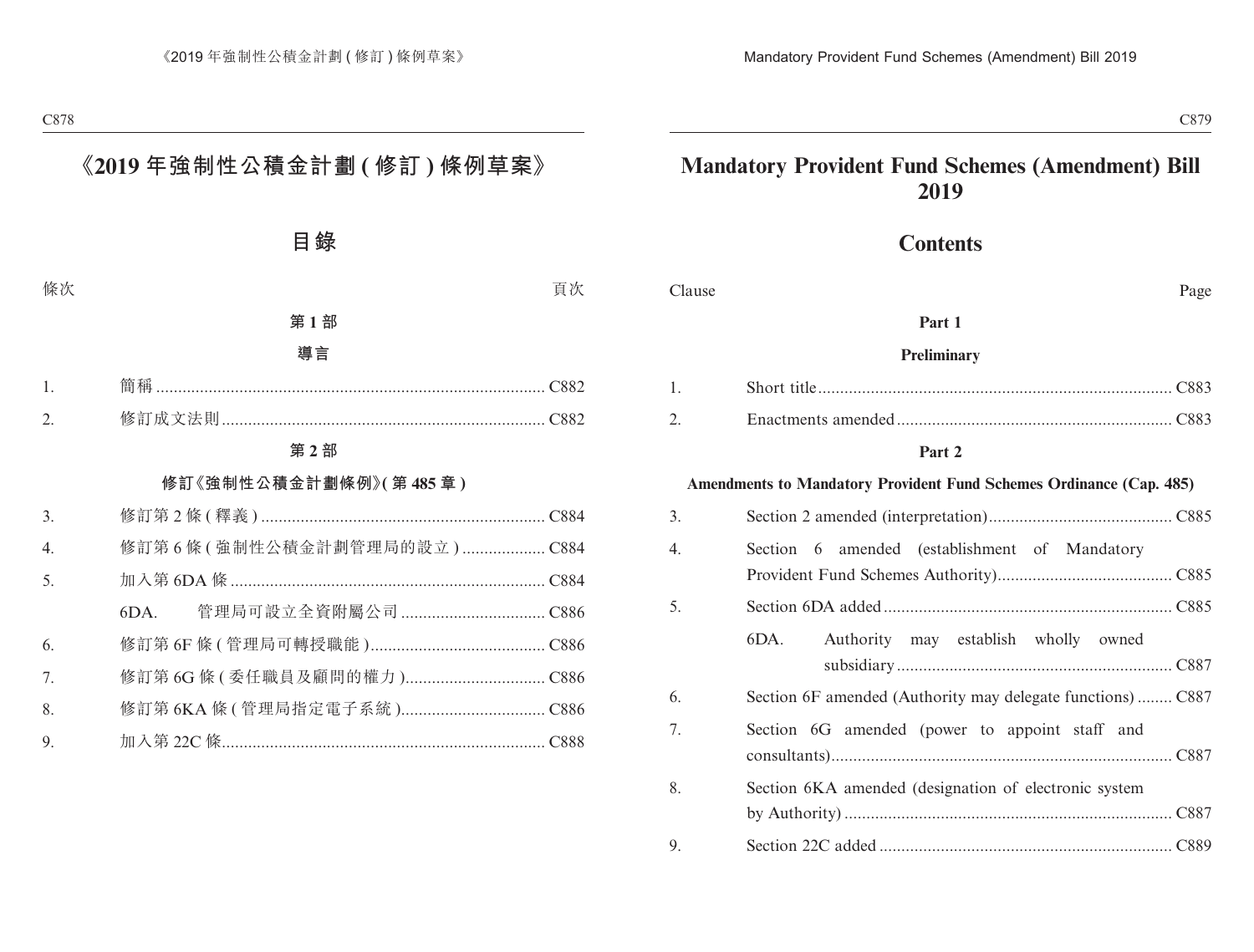| C881                                                                                                      |
|-----------------------------------------------------------------------------------------------------------|
| Page                                                                                                      |
| Approved trustee must not charge certain fees C889                                                        |
|                                                                                                           |
|                                                                                                           |
| <b>Amendment to Mandatory Provident Fund Schemes (General) Regulation</b>                                 |
|                                                                                                           |
|                                                                                                           |
| <b>Amendments to Mandatory Provident Fund Schemes (Fees) Regulation</b>                                   |
|                                                                                                           |
|                                                                                                           |
| Schedule 1 amended (fees prescribed for the purposes of<br>the Mandatory Provident Fund Schemes Ordinance |
|                                                                                                           |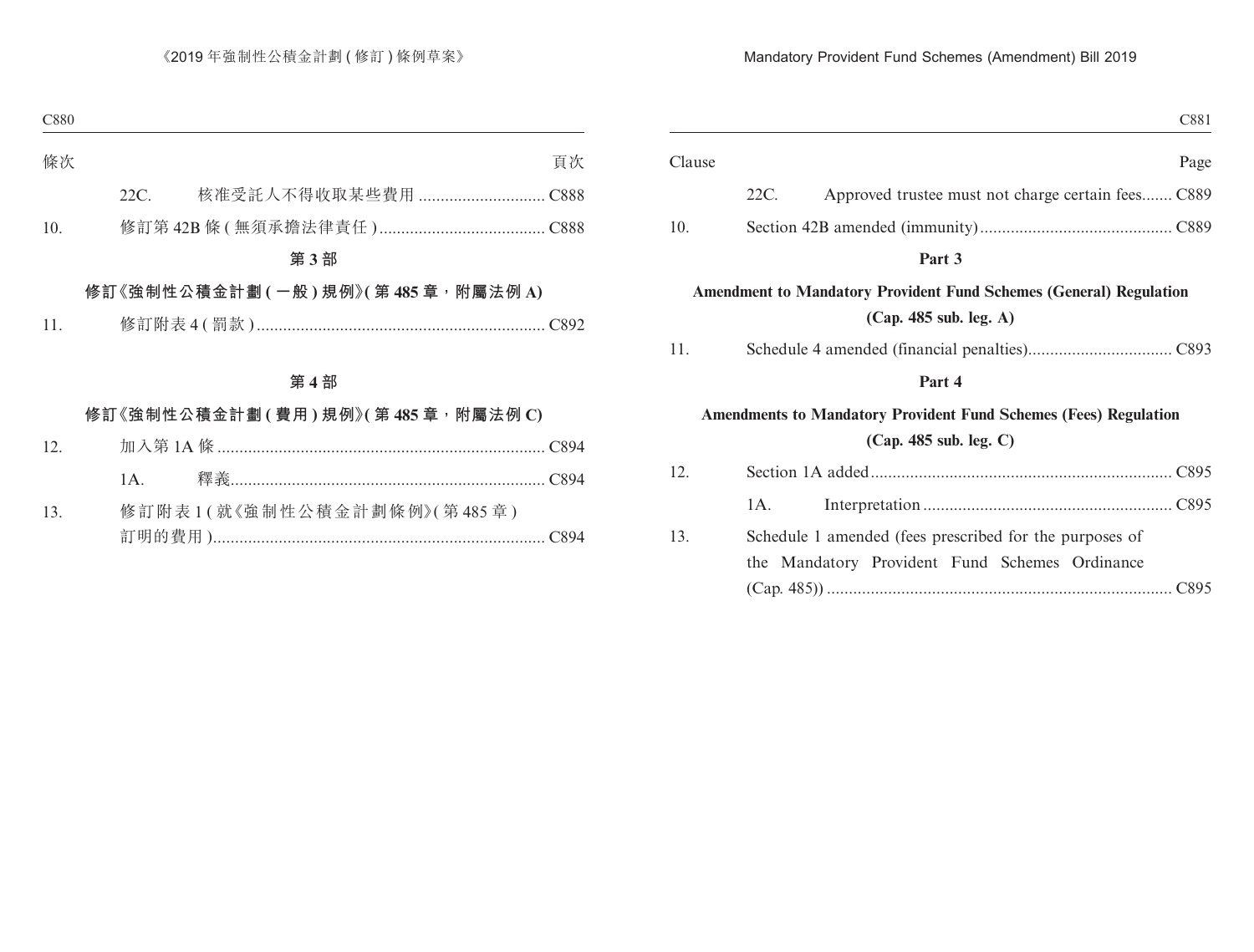# A BILL

# To

Amend the Mandatory Provident Fund Schemes Ordinance to empower the Mandatory Provident Fund Schemes Authority to establish a wholly owned subsidiary; to revise the amount of the annual registration fee payable by the approved trustee of a registered provident fund scheme; to prohibit the trustee from passing on the fee to the scheme or its constituent fund or scheme members; and to make related amendments.

Enacted by the Legislative Council.

# **Part 1**

# **Preliminary**

# **1. Short title**

This Ordinance may be cited as the Mandatory Provident Fund Schemes (Amendment) Ordinance 2019.

## **2. Enactments amended**

The enactments specified in Parts 2, 3 and 4 are amended as set out in those Parts.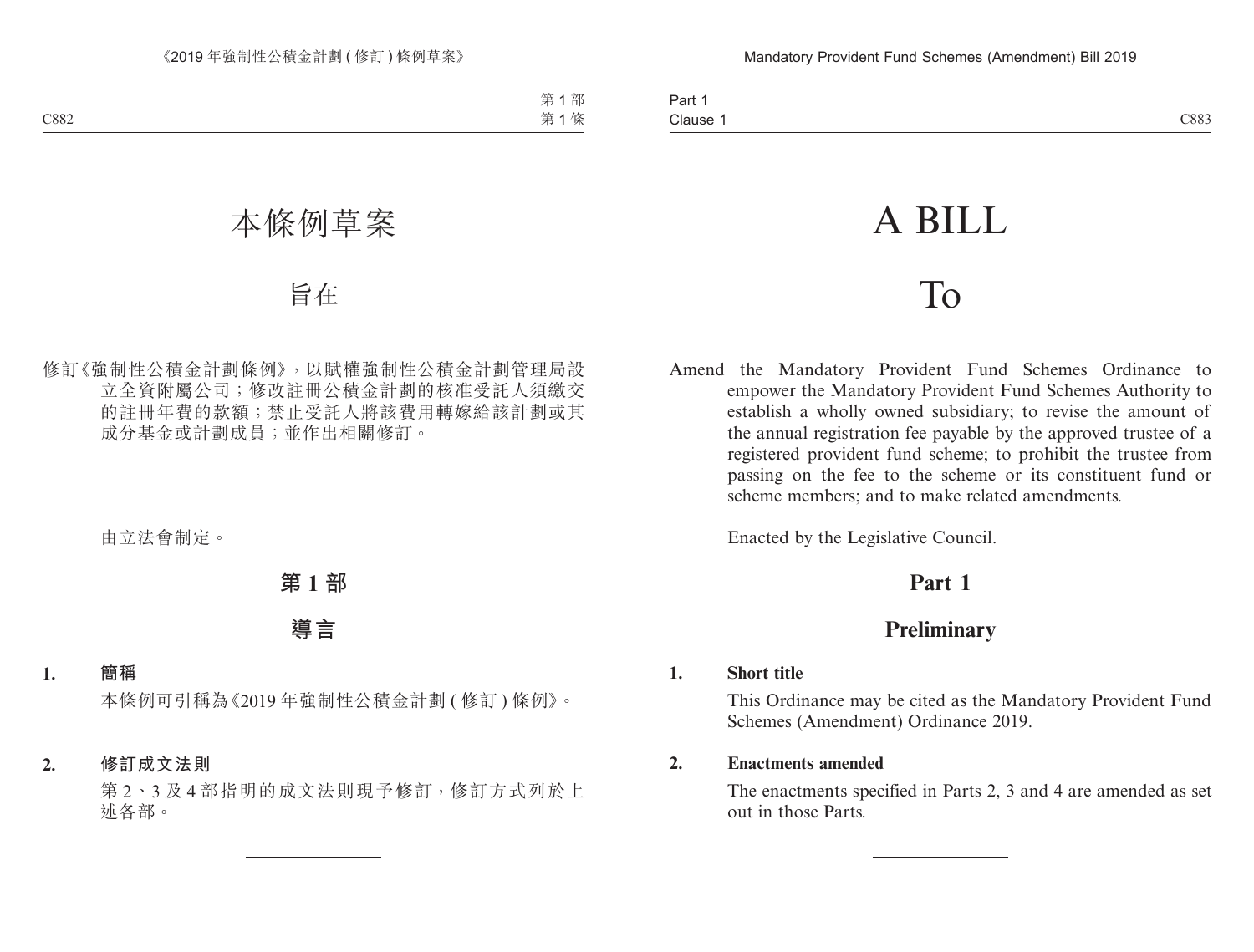| Part 2   |      |
|----------|------|
| Clause 3 | C885 |

# **Part 2**

# **Amendments to Mandatory Provident Fund Schemes Ordinance (Cap. 485)**

# **3. Section 2 amended (interpretation)**

(1) Section 2(1), Chinese text, definition of **職業退休計劃**—

**Repeal**

"sheme"

#### **Substitute**

"scheme".

(2) Section 2(1)—

**Add in alphabetical order**

"*wholly owned subsidiary* (全資附屬公司) means a wholly owned subsidiary established under section 6DA;".

# **4. Section 6 amended (establishment of Mandatory Provident Fund Schemes Authority)**

After section  $6(2)(c)(iv)$ —

**Add**

"(v) receive and expend monies; and".

#### **5. Section 6DA added**

After section 6D—

**Add**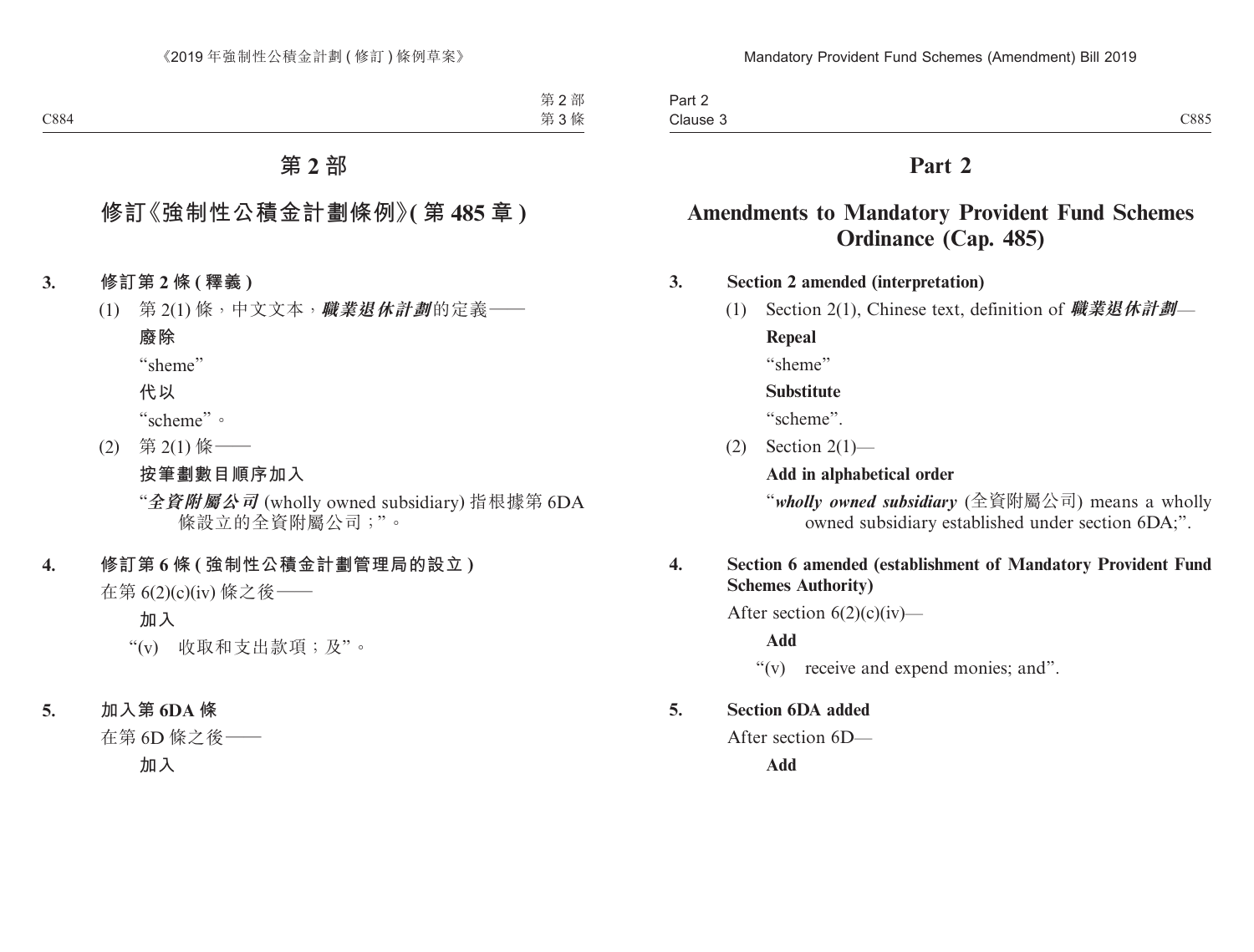| $\overline{\phantom{a}}$<br>Part 2 |      |
|------------------------------------|------|
| Clause 6                           | C887 |

## "**6DA. Authority may establish wholly owned subsidiary**

The Authority may, with the approval of the Financial Secretary, establish a wholly owned subsidiary to facilitate the performance of the Authority's functions.".

## **6. Section 6F amended (Authority may delegate functions)**

Section 6F—

# **Repeal subsection (1)**

#### **Substitute**

- "(1) The Authority may delegate any of its functions (other than this power of delegation) to—
	- (a) a committee established under section 6D;
	- (b) a wholly owned subsidiary; or
	- (c) a designated person.".

# **7. Section 6G amended (power to appoint staff and consultants)**

After section 6G(4)—

#### **Add**

"(5) The Authority may arrange for any of its staff to assist in the operations of a wholly owned subsidiary.".

# **8. Section 6KA amended (designation of electronic system by Authority)**

 $(1)$  Section  $6KA(2)$ —

**Repeal**

"by it."

#### **Substitute**

 $"bv$ —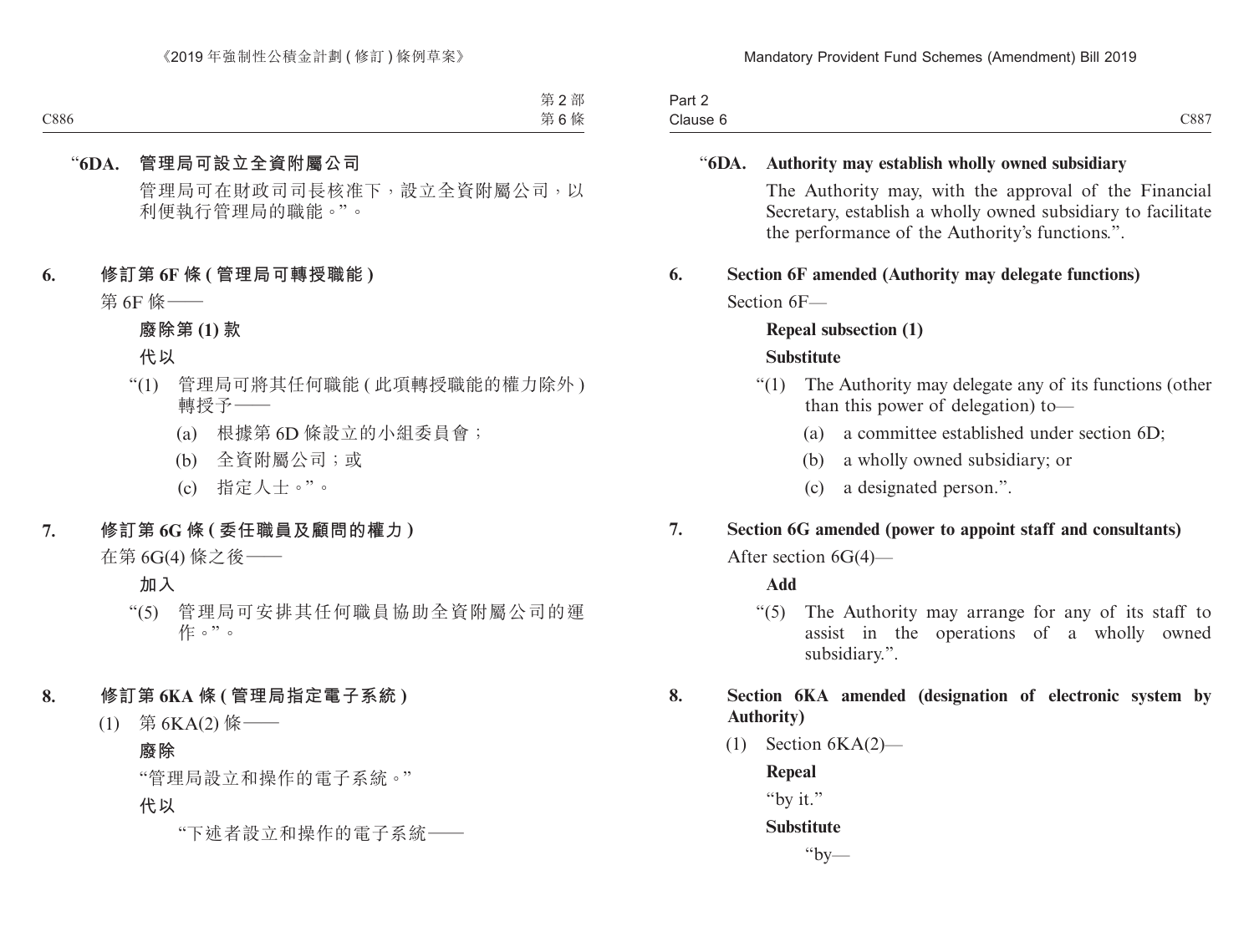| Part 2   |      |
|----------|------|
| Clause & | C889 |

- (a) the Authority; or
- (b) a wholly owned subsidiary.".
- (2) Section 6KA—

#### **Repeal subsection (4)**

## **Substitute**

"(4) The Authority or the wholly owned subsidiary operating a designated electronic system (*operator*) may recover from a person who uses the system any fee or charge paid or payable by the operator to a third party in relation to the operation and administration of the system that is attributable to the person's use.".

# **9. Section 22C added**

After section 22B—

**Add**

## "**22C. Approved trustee must not charge certain fees**

The approved trustee of a registered scheme must ensure that no fee representing an annual registration fee payable by the trustee under section 22B is charged, whether in whole or in part, to—

- (a) the scheme;
- (b) a constituent fund of the scheme; or
- (c) a member of the scheme.".

# **10. Section 42B amended (immunity)**

After section 42B(1)—

**Add**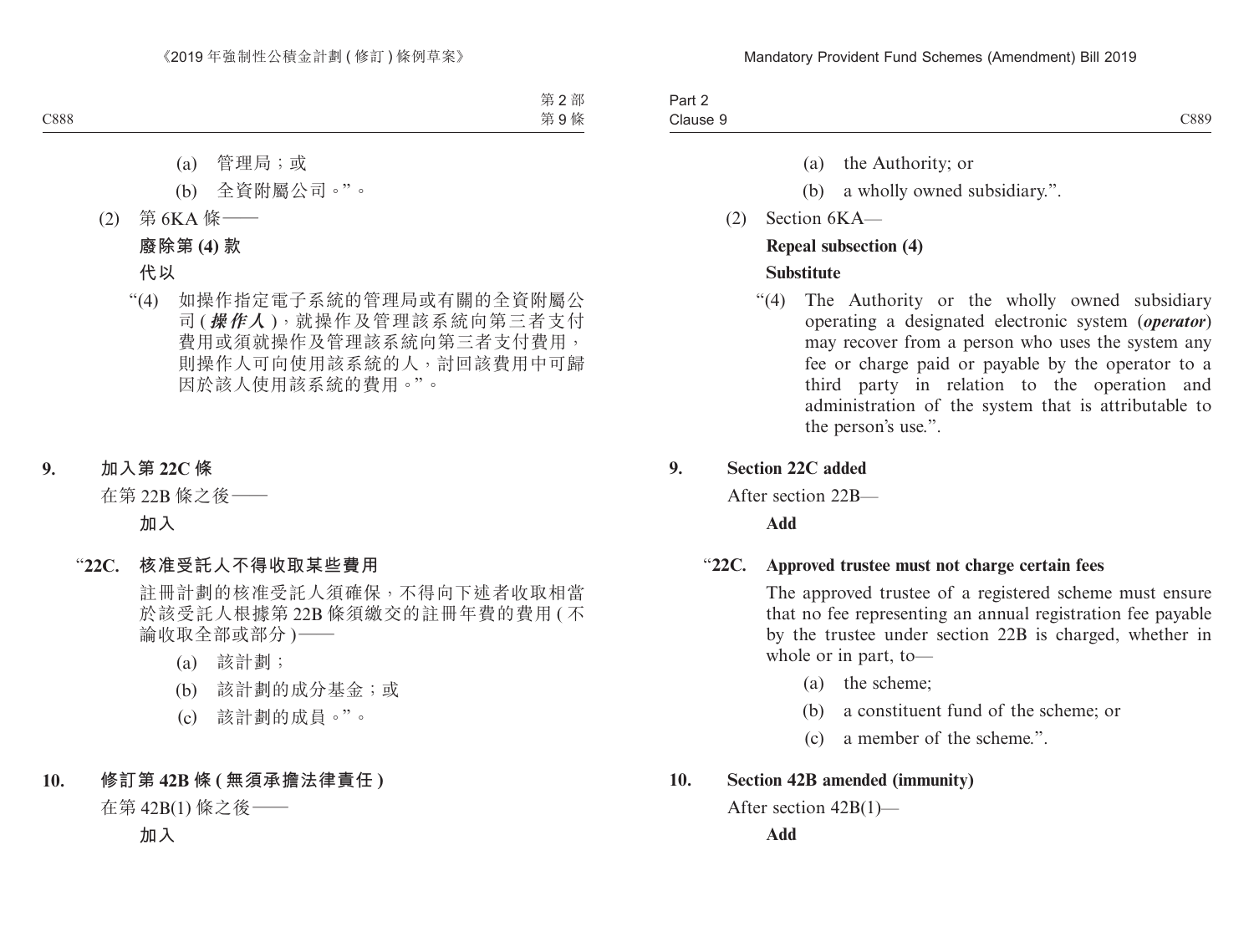| Part ∠         |      |
|----------------|------|
| Clause<br>-1 U | C891 |

"( $1A$ ) No civil liability is incurred by—

- (a) a wholly owned subsidiary; or
- (b) a director or employee of the subsidiary,

in respect of anything done, or omitted to be done, by the subsidiary, director or employee, as the case may be, in good faith in the performance or purported performance of any function delegated to the subsidiary under section  $6F(1)(b)$ .".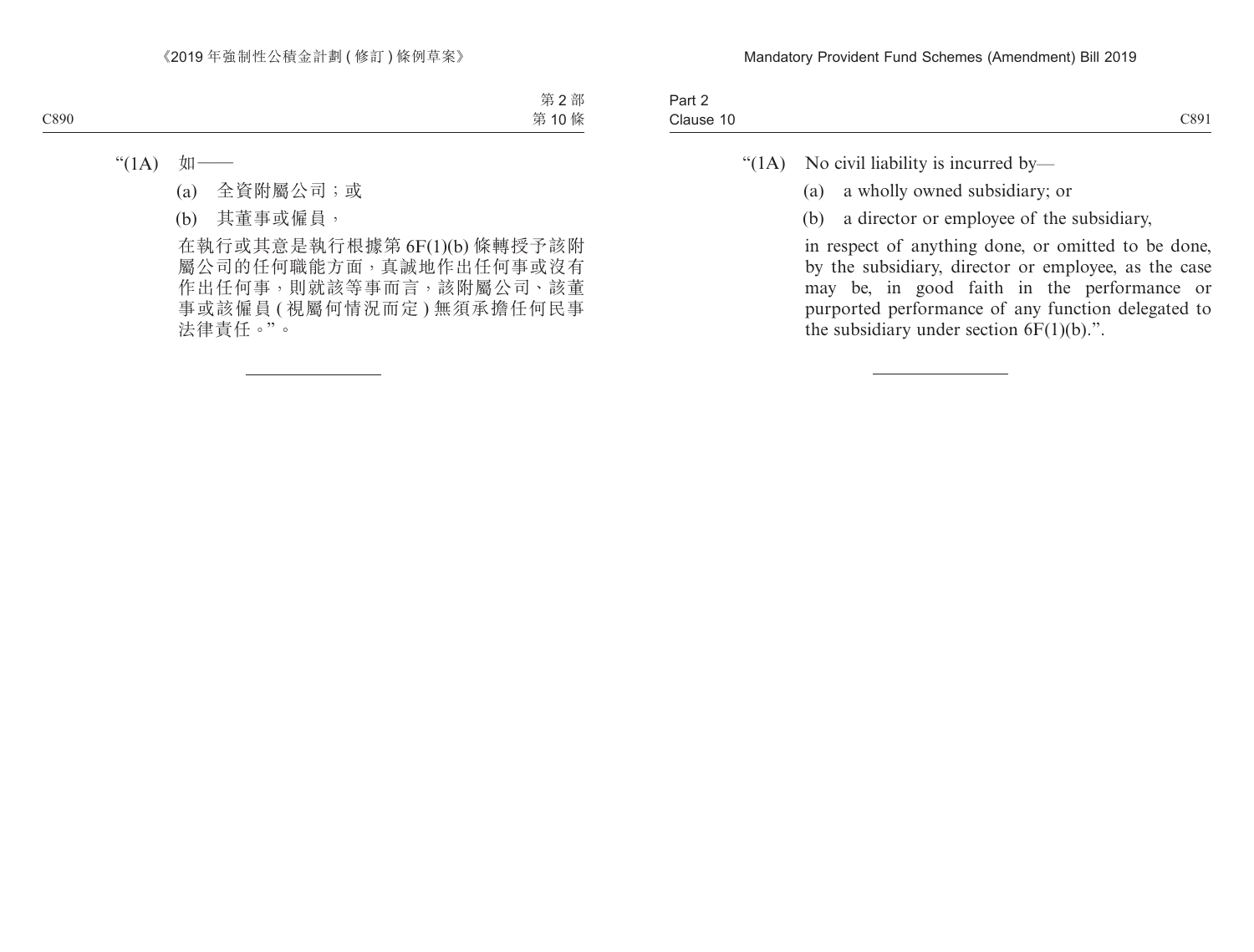Part 3 Clause 11 Clause 11 and 200 and 200 and 200 and 200 and 200 and 200 and 200 and 200 and 200 and 200 and 200 and 200 and 200 and 200 and 200 and 200 and 200 and 200 and 200 and 200 and 200 and 200 and 200 and 200 and 200 and 200 and

# **Part 3**

# **Amendment to Mandatory Provident Fund Schemes (General) Regulation (Cap. 485 sub. leg. A)**

## **11. Schedule 4 amended (financial penalties)**

Schedule 4, Part 1, after item 4—

#### **Add**

"4AA 22C Approved trustee to ensure that no fee is charged to registered schemes, constituent funds or scheme members for annual registration fees payable under section 22B of the Ordinance \$5,000 or 10% of the amount of the fee charged, whichever is the greater".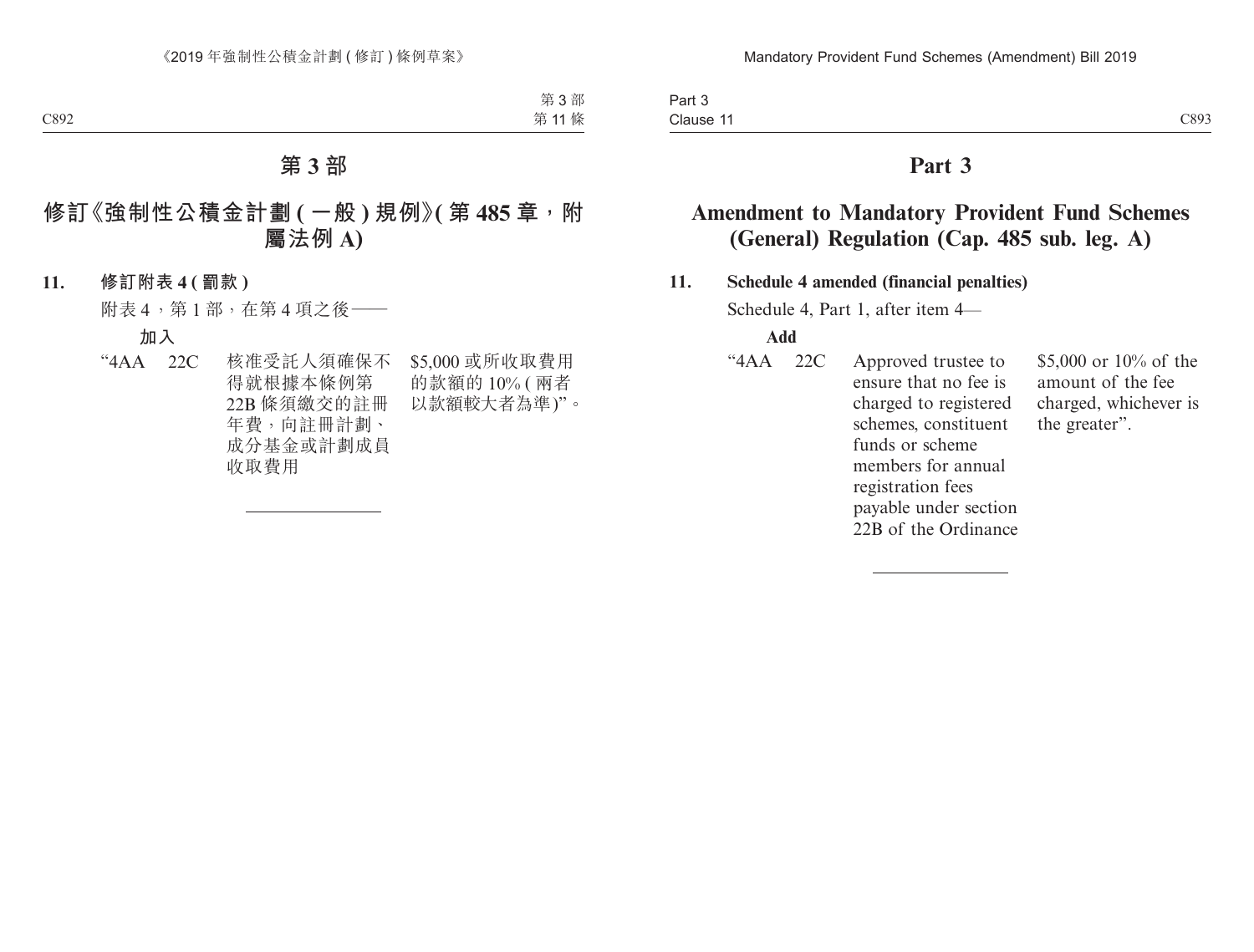Part 4 Clause 12  $\text{Clause } 12$   $\text{C895}$ 

# **Part 4**

# **Amendments to Mandatory Provident Fund Schemes (Fees) Regulation (Cap. 485 sub. leg. C)**

**12. Section 1A added**

Before section 2—

**Add**

## "**1A. Interpretation**

In item 4 of Schedule 1—

- *immediately preceding financial period* (對上一個財政期), in relation to a registered scheme, means the immediately preceding financial period determined in accordance with section 79 of the Mandatory Provident Fund Schemes (General) Regulation (Cap. 485 sub. leg. A).".
- **13. Schedule 1 amended (fees prescribed for the purposes of the Mandatory Provident Fund Schemes Ordinance (Cap. 485))**
	- (1) Schedule 1—

**Repeal**

"[ss. 2 & 3]"

#### **Substitute**

"[ss. 1A, 2 & 3]".

(2) Schedule 1, item 4— **Repeal everything in column 4 Substitute**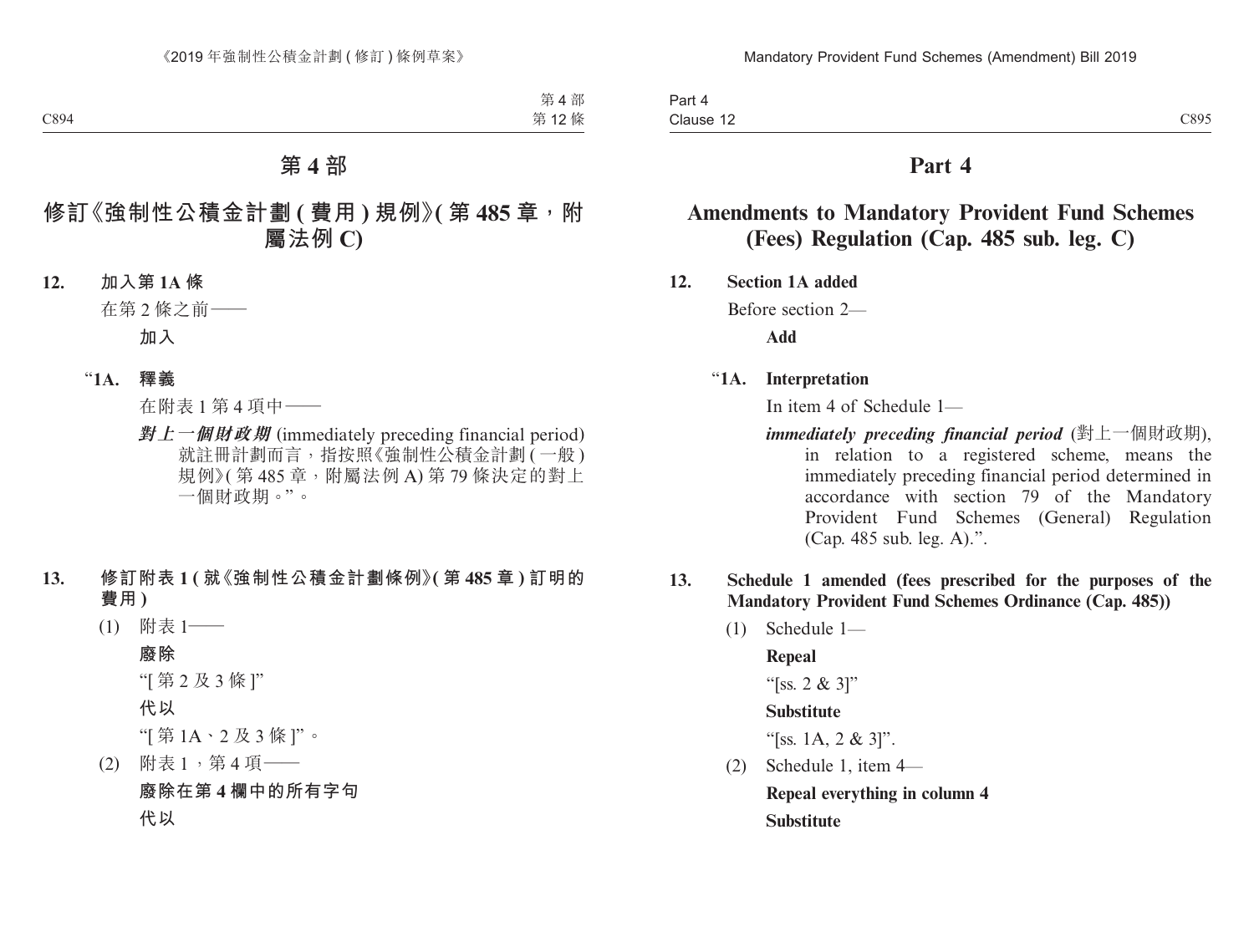| 3 <sub>cm</sub><br>″art<br>.<br>$\cdots$ |      |
|------------------------------------------|------|
| Clause 13                                | C897 |

"An amount equal to—

- (a) if the immediately preceding financial period of the scheme ends before 1 January 2020—0% of the net asset value of the scheme as at the end of that period; or
- (b) if the immediately preceding financial period of the scheme ends on or after 1 January 2020— 0.03% of the net asset value of the scheme as at the end of that period".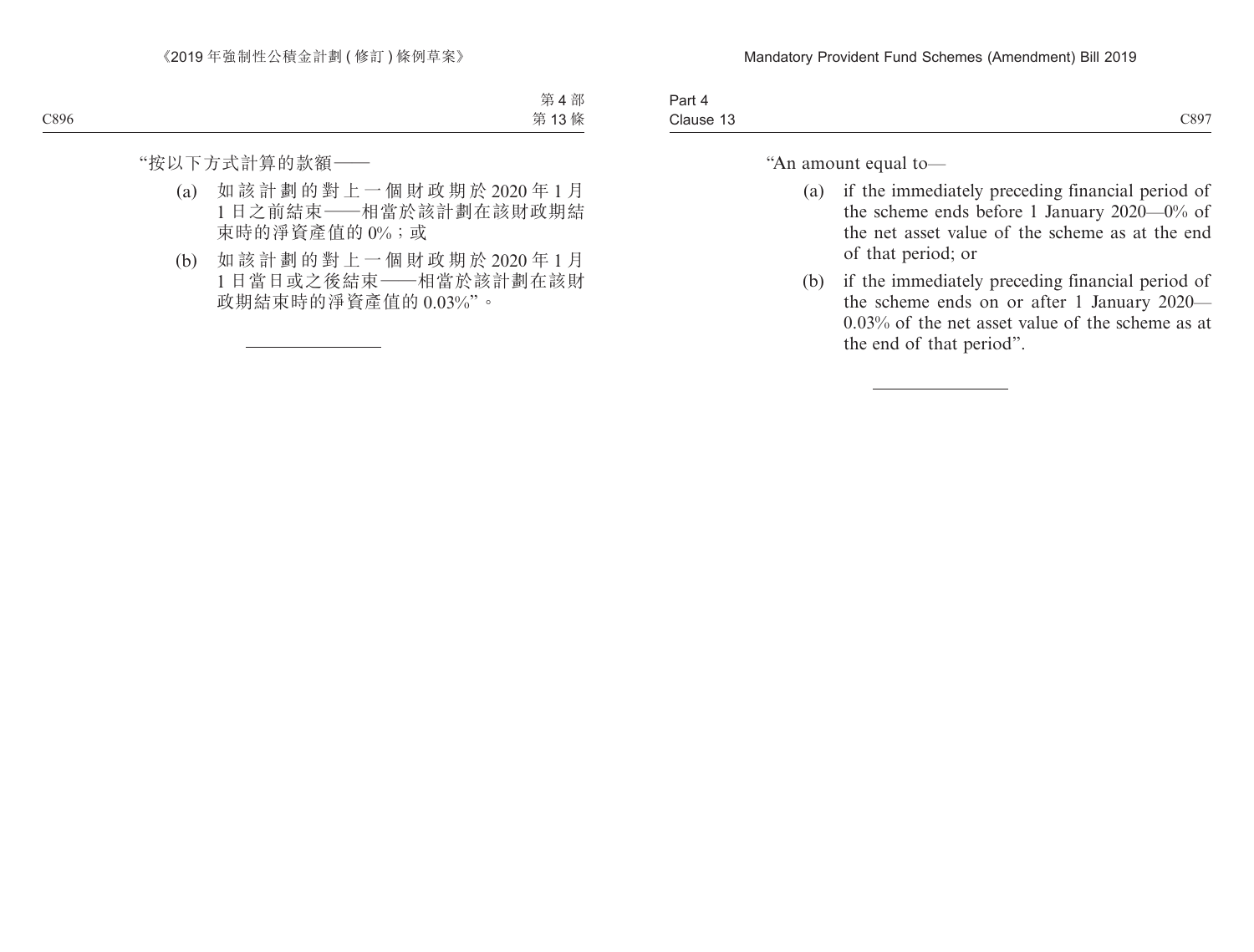## **Explanatory Memorandum**

The main objects of this Bill are—

- (a) to empower the Mandatory Provident Fund Schemes Authority (*Authority*) to establish a wholly owned subsidiary with the approval of the Financial Secretary; and
- (b) to revise the amount of the annual registration fee payable to the Authority by the approved trustee of a registered provident fund scheme with effect from 1 January 2020.
- 2. The Mandatory Provident Fund Schemes Ordinance (Cap. 485) (*Ordinance*) provides for, among other things—
	- (a) the establishment of non-governmental mandatory provident fund schemes for the purpose of funding benefits on retirement, the contributions to the schemes, the registration of the schemes and a regulatory regime in respect of the registered schemes; and
	- (b) the creation of the Authority to oversee the administration and management of the registered schemes.
- 3. The Bill amends the following enactments to give effect to the objects—
	- (a) the Ordinance;
	- (b) the Mandatory Provident Fund Schemes (General) Regulation (Cap. 485 sub. leg. A) (*General Regulation*); and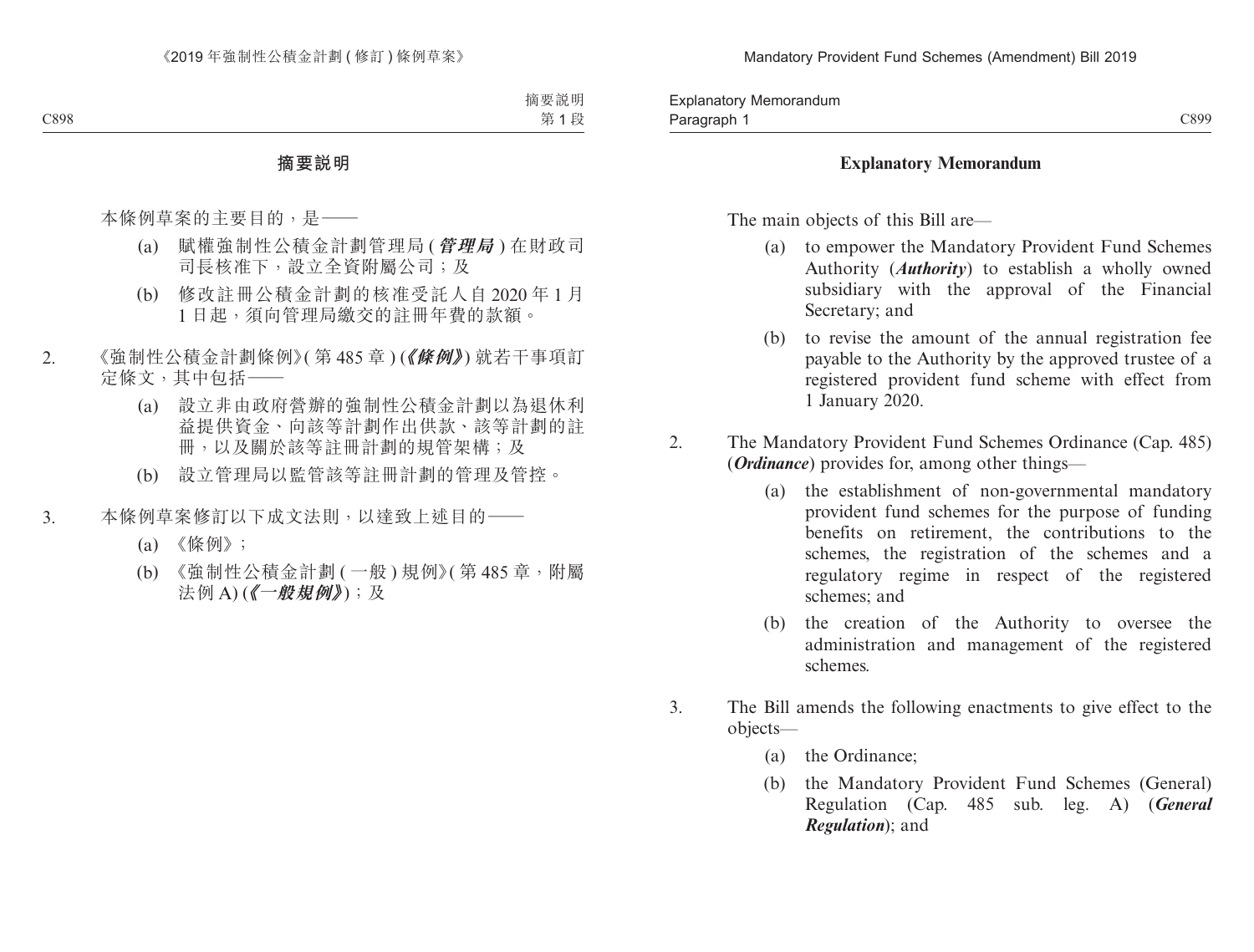Paragraph 4 and 2001 and 2001 and 2001 and 2001 and 2001 and 2001 and 2001 and 2001 and 2001 and 2001 and 2001 Explanatory Memorandum Paragraph 4

> (c) the Mandatory Provident Fund Schemes (Fees) Regulation (Cap. 485 sub. leg. C) (*Fees Regulation*).

## **Part 1—Preliminary**

4. Clause 1 sets out the short title. The Bill, when enacted as an Ordinance, comes into operation on the day on which it is published in the Gazette.

#### **Part 2—Amendments to Ordinance**

- 5. Clause 3 amends section 2(1) of the Ordinance to rectify a typographical error in the Chinese text of the definition of *occupational retirement scheme* and adds a new defined term *wholly owned subsidiary*.
- 6. Clause 4 amends section 6 of the Ordinance to clarify that the Authority may receive and expend monies.
- 7. Clause 5 adds a new section 6DA to the Ordinance to empower the Authority to establish a wholly owned subsidiary with the approval of the Financial Secretary.
- 8. Clauses 6, 7, 8 and 10 amend sections 6F, 6G, 6KA and 42B of the Ordinance respectively—
	- (a) to empower the Authority to delegate its functions to a wholly owned subsidiary;
	- (b) to empower the Authority to arrange for its staff to assist in the operations of the subsidiary;
	- (c) to provide that an electronic system designated by the Authority includes the system that is established and operated by the subsidiary; and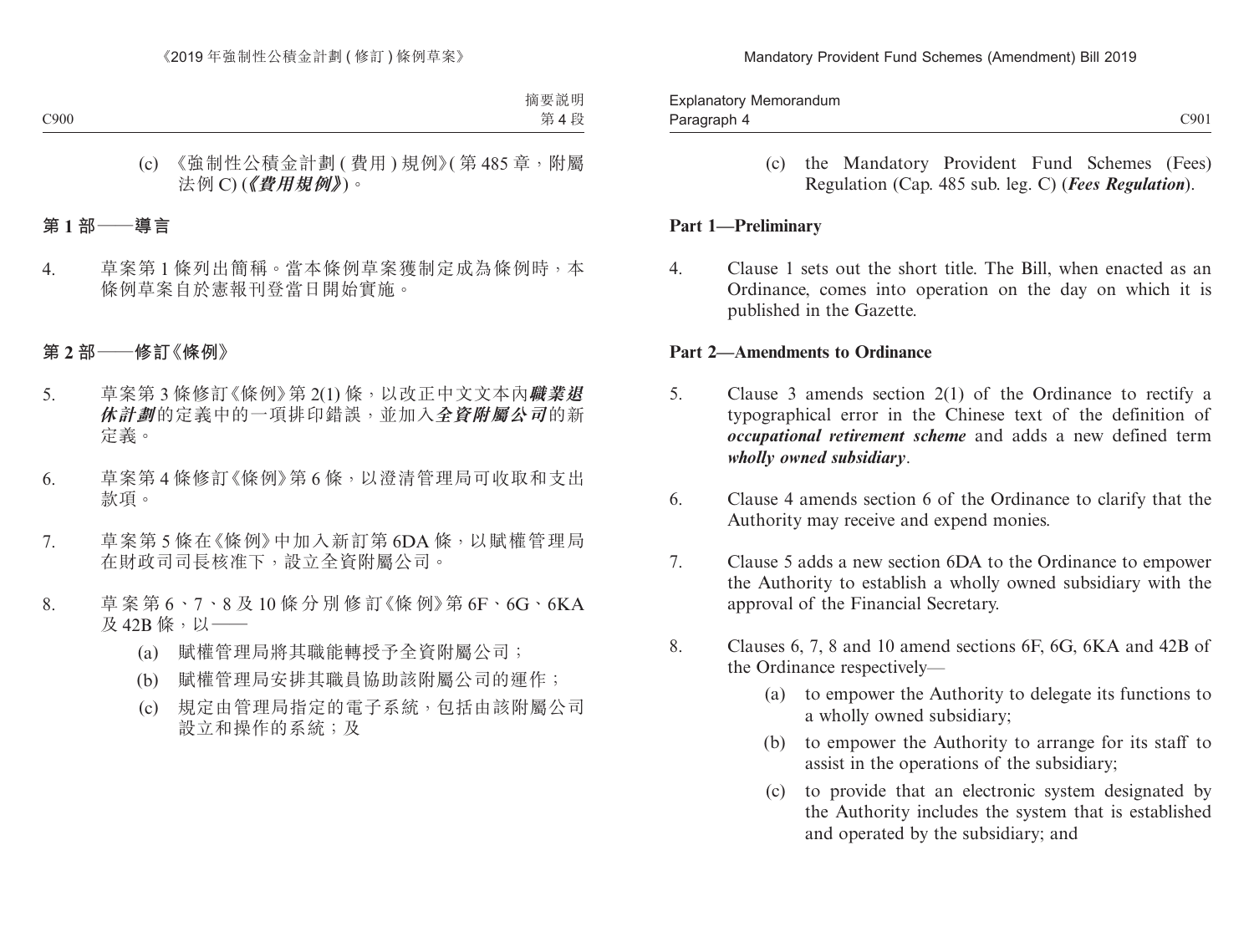Paragraph 9 and 2002 C903 Explanatory Memorandum Paragraph 9

- (d) to provide for immunity from civil liability of the subsidiary, its directors and its employees in the performance of the functions delegated to the subsidiary by the Authority.
- 9. Clause 9 adds a new section 22C to the Ordinance requiring the approved trustee of a registered scheme to ensure that no fee representing an annual registration fee that is payable to the Authority under section 22B of the Ordinance is charged to the scheme, a constituent fund of the scheme or a scheme member.

#### **Part 3—Amendment to General Regulation**

10. Clause 11 adds a new item to Schedule 4 to the General Regulation to provide for the financial penalty that may be imposed on an approved trustee of a registered provident fund scheme if the trustee fails to comply with the requirement under section 22C of the Ordinance.

#### **Part 4—Amendments to Fees Regulation**

11. Currently, under section 22B of the Ordinance read together with item 4 of Schedule 1 to the Fees Regulation, the approved trustee of a registered scheme is required to pay to the Authority an annual registration fee in respect of the scheme of an amount equal to 0% of the net asset value of the scheme as at the end of the immediately preceding financial period. Clause 12 adds the definition of *immediately preceding financial period* which has the meaning determined in accordance with section 79 of the General Regulation.